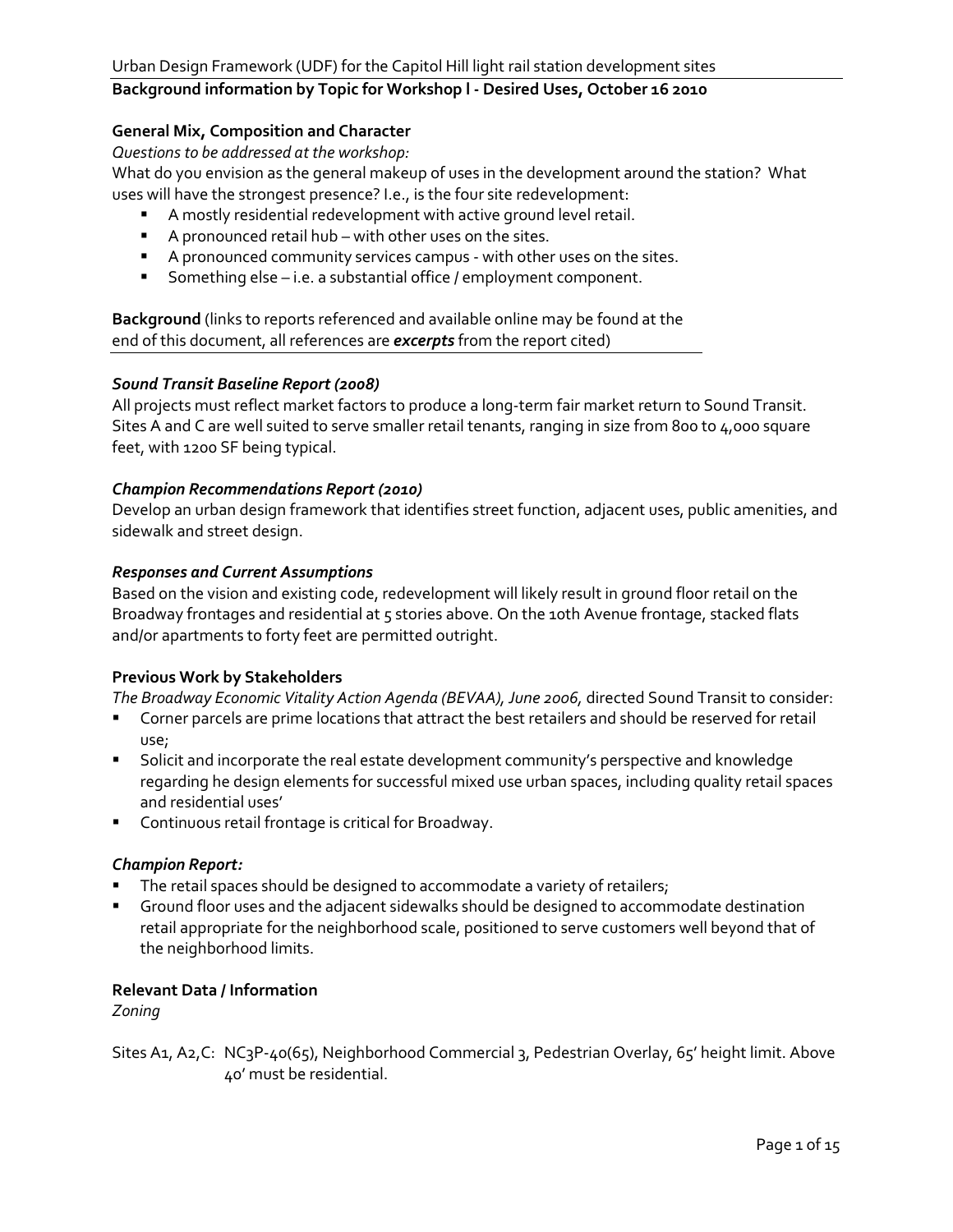Sites B<sub>1</sub>,B<sub>2</sub>: NC<sub>3</sub>P-<sub>40</sub>, Neighborhood Commercial 3, Pedestrian Overlay, 40' height limit.

Site D: NC3P-40 & MIO 105, Major Institution Overlay, Height limit to 105' if related to college use.

#### *Total Development Capacity*

NC zoning encourages ground level commercial with residential above, but accommodates upper level office or commercial uses as well. Assuming base zoning, the four sites could accommodate in the range of 250 - 500 total housing units if most upper floors were housing. Together the four sites could accommodate 20,000 – 40,000sf of ground level commercial space. Community / cultural center uses or office uses could substitute for retail or housing, especially on upper floors.

*Approximate Developable Capacity Per Sites (Rough estimates for discussion purposes only.)* 

Site A1: Footprint ~13,000sf x 6 stories = ~78,000gsf. ~5-7 ground level shops. ~12-14 housing units/floor.

- Site A2: Footprint ~8,000sf x 6 stories =  $-48,000$ sf. ~3-5 ground level shops. ~7-10 housing units/floor.
- Site B1: Footprint ~13,500sf x 4 stories = ~54,000 sf. ~5-8 ground level shops. ~13-15 housing units/floor.
- Site B2: Footprint ~8,500sf x 4 stories = ~34,000sf. ~3-6 ground level shops. ~7-11 housing units/floor.
- Site C: Footprint ~14,500sf x 6 stories = ~87,000sf. ~15 or so housing units/floor.
- Site D: Footprint ~9000sf x 10 stories = ~90,000sf. ~15 or so housing units/floor.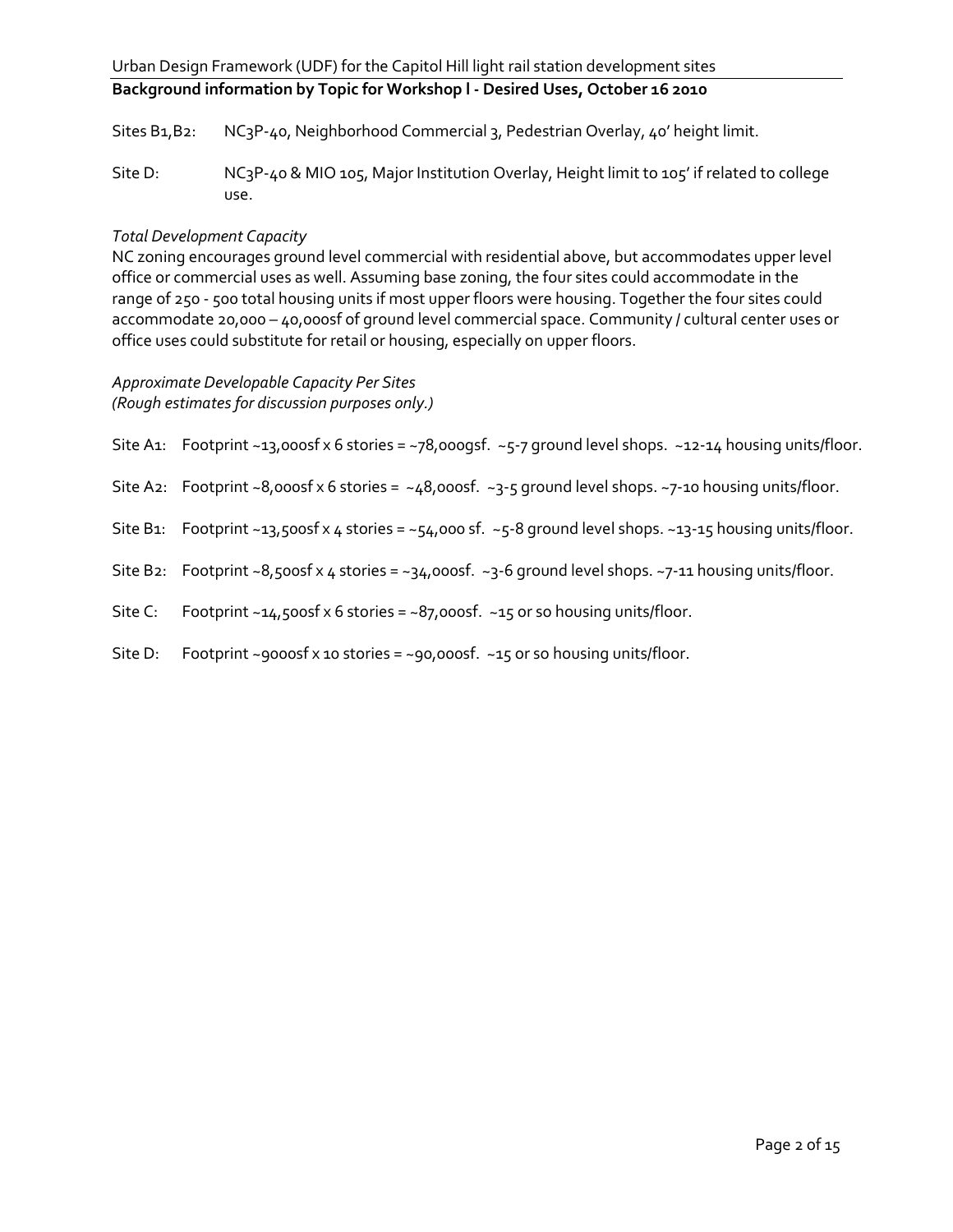#### **Retail and/or Office – How Much / What Kind / Where?**

*Questions to be addressed at the workshop:*

- How much of the retail should be targeted to small local business some, most, all? Where on the site should they be located?
- **Should there be a larger anchor tenant, and what type of business might that be? Where might** it be located?

#### **Background**

The ground floor plates of the three Sound Transit parcels along Broadway total 47,359 square feet. Current NC3 (Neighborhood Commercial 3) zoning requires non-residential uses at street level on arterials. Typical non-residential uses envisioned in NC3 zones include supermarkets, restaurants, hotels, clothing shops and business support services.

The P (Pedestrian) Overlay zoning requires that street level uses be limited to pedestrian-oriented, nonresidential uses such as retail, entertainment, restaurants, and personal services. The Station Area Overlay zoning prohibits uses that are not supportive of walkable neighborhood business areas or uses that are automobile-related.

The NC<sub>3</sub>-40' zone on the site adjacent to 10<sup>th</sup> Avenue does not require retail or commercial ground floor uses; 10<sup>th</sup> is not an arterial and the site is not within the Pedestrian Overlay.

#### *Sound Transit Baseline Report (2008)*

Sites A and C are well suited to serve smaller retail tenants, ranging in size from 800 to 4,000sf with 1,200sf being typical. Second floor retail should not be considered and all space entries must be at grade.

#### *Champion Recommendations Report (2010)*

Nagle Place and E. Denny Way - Ground floors should feature neighborhood retail spaces targeting smaller neighborhood services and be small and flexible. Broadway & E. Olive - Ground floor uses and their adjacent sidewalks should be designed to accommodate destination retail appropriate for the neighborhood.

#### **Previous Work by Stakeholders**

*City of Seattle Concept-Level Station-Area Planning Recommendations "Housing Actions" section (2000):*

- Support CHHIP and other nonprofit efforts to provide affordable housing;
- **EXP** Consider creation of housing Transfer of Development Rights/Bonus program and the Property Tax Exemption Program for Multifamily Housing to facilitate affordable housing development;
- **Work with Sound Transit to identify housing opportunity sites;**
- **Promote/facilitate mixed-use, mixed-income transit-oriented redevelopment of public and** privately-owned sites in the station area;
- Develop a housing program and financing mechanisms that enable affordable housing to be included in housing development. This may include changes to the Land Use Code that encourage housing and human services;
- Work with SCCC to explore opportunities for student housing.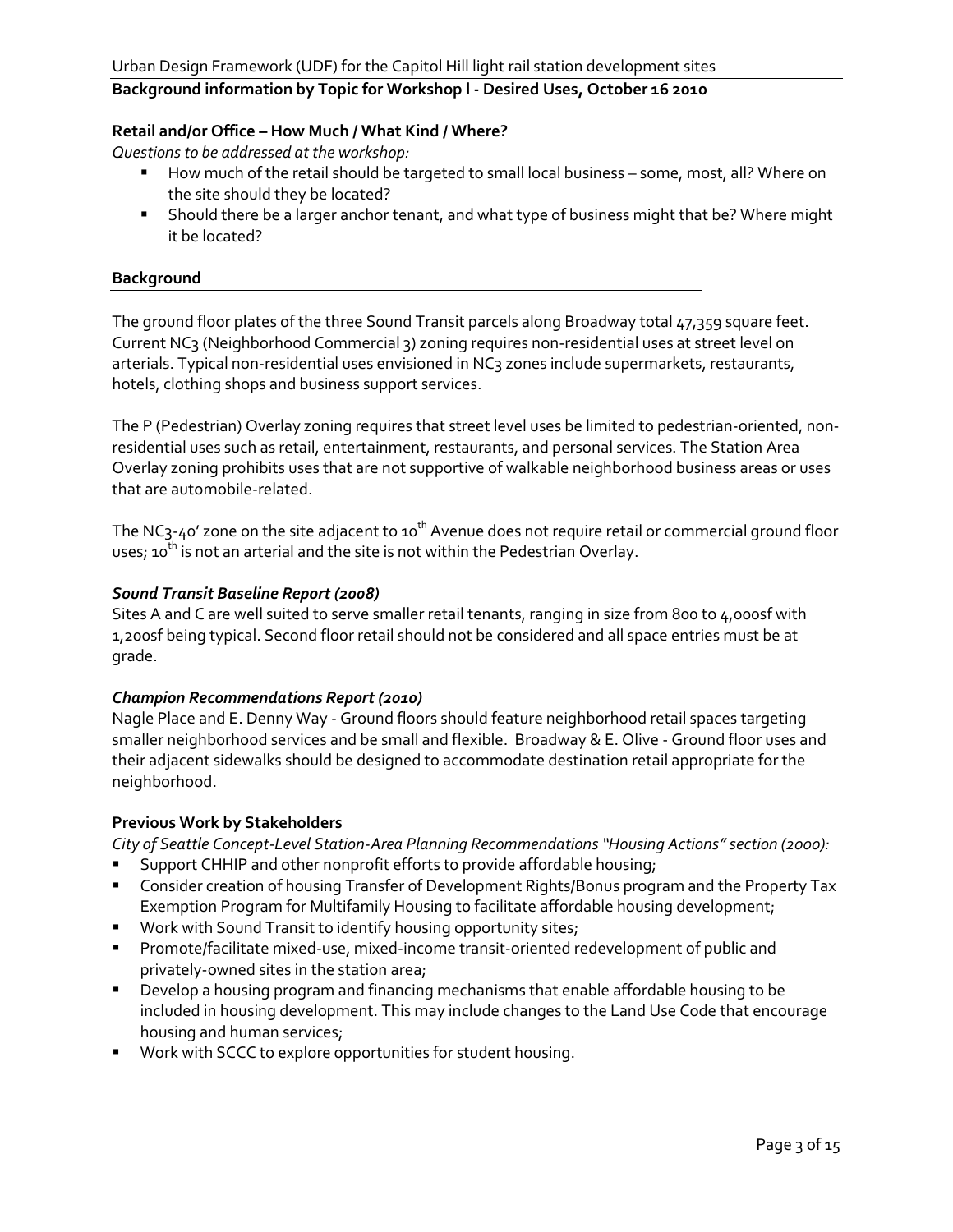#### *Market and Development Feasibility Analysis (2003):*

- Demographic shifts have led to a preponderance of specific types of retail that serve those in the immediate vicinity, but not the greater Capitol Hill neighborhood.
- New office development should be planned with caution and only undertaken after strong commitments by tenants are made.

### *The BEVAA directed Sound Transit to consider (2006):*

- Corner parcels are prime locations that attract the best retailers.
- **The Broadway station should encourage dense, attractive commercial activity.**

#### *Sound Transit Baseline Report (2008):*

- Code requirements and market demand are expected to ensure the inclusion of retail, which will contribute to Broadway's economic, cultural, and social vitality.
- **Retail tenancy choices are best made by the developers obtaining the development rights through** the RFQ/RFP process.
- **The market is unlikely to support a large anchor tenant. The TOD developer, responding to market** conditions and factors, should determine the retail composition of the development sites.

#### *Champion Report (2010):*

- **Encourage developers to include distinguishable, diverse, and active retail uses adjacent to the** transit station.
- Ground floors should feature neighborhood retail spaces targeting smaller neighborhood services and be small and flexible to expand or to be used in alternative ways —such as by arts organizations, art studios, or childcare — to reflect changing demands.

### **Relevant Data / Information**

- **NC<sub>3</sub>** zoning requires non-residential uses at street level on arterials.
- The P (Pedestrian) Overlay requires street level uses be pedestrian-oriented non-residential uses such as entertainment and restaurants.
- **The Station Area Overlay prohibits uses that are not supportive of walkable neighborhood areas or** uses that are automobile-related.
- The NC<sub>3</sub>-40' zone on the 10th Avenue sites does not require retail or commercial ground floor uses.

#### *Retail Space Depths - Comparisons*

- Brix Building: ~48' deep. (ie. Vivace, Dilletante)
- Joule Building: 81' deep. (ie. Qboda Mexican Grill, several vacant.)
- The Broadway Building: ~53-82' deep. (La Panera, Genki Sushi etc.)
- The Capitol Building: ~40' deep. (American Apparel, Bleu Bistro etc.)

**Note:** Total depth of sites A and B is in the 60' to 80' range.

#### *Retail Space Size - Comparisons*

- Qdoba Mexican Grill: ~2,900sf
- **Molly Moon's (Cap. Hill): ~750sf**
- **American Apparel (Cap. Hill): ~950sf**
- RiteAid: ~9,000sf
- Walgreen's (Pine / Broadway): ~11,000sf
- Urban grocery stores: 20,000 40,000sf range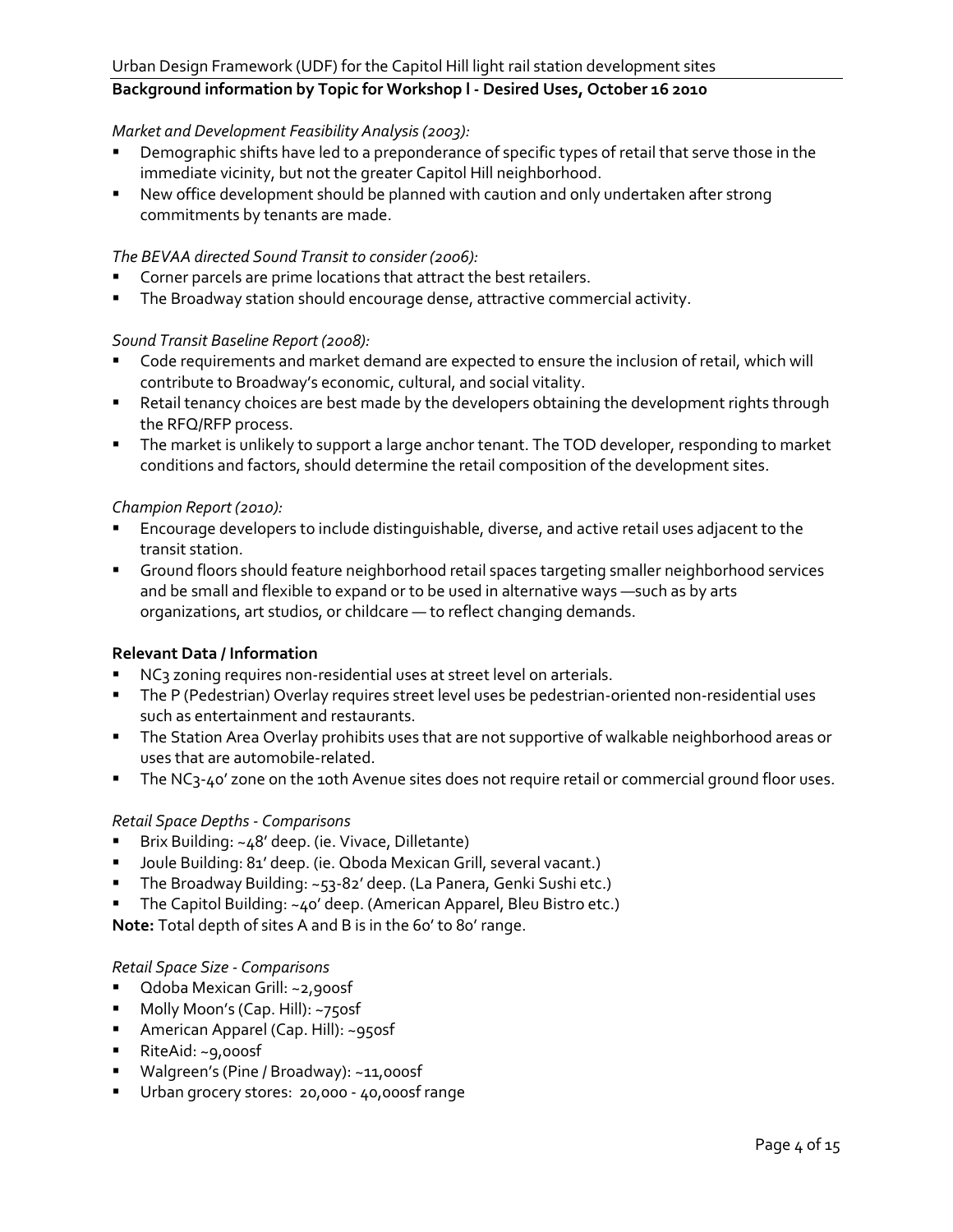Large retailers - urban: (i.e.. Gap, Target) 15,000 - 30,000+sf range

**Note:** Ground floor plates of the three Sound Transit parcels along Broadway total about 47,000 square feet.

#### *Approximate Commercial Space Retail Rents: (\$/SF)*

- 1st floor retail in a new building on Broadway: \$35-\$40
- **2nd floor retail in a new building on Broadway: \$20-25**
- Retail in a nearby new non-Broadway building: \$20-\$25
- **1** 2nd floor office in a new building on Broadway: \$25

#### *Approximate Average New Construction Cost:*

6 story building (wood frame over concrete base): \$150-\$200/sq. ft.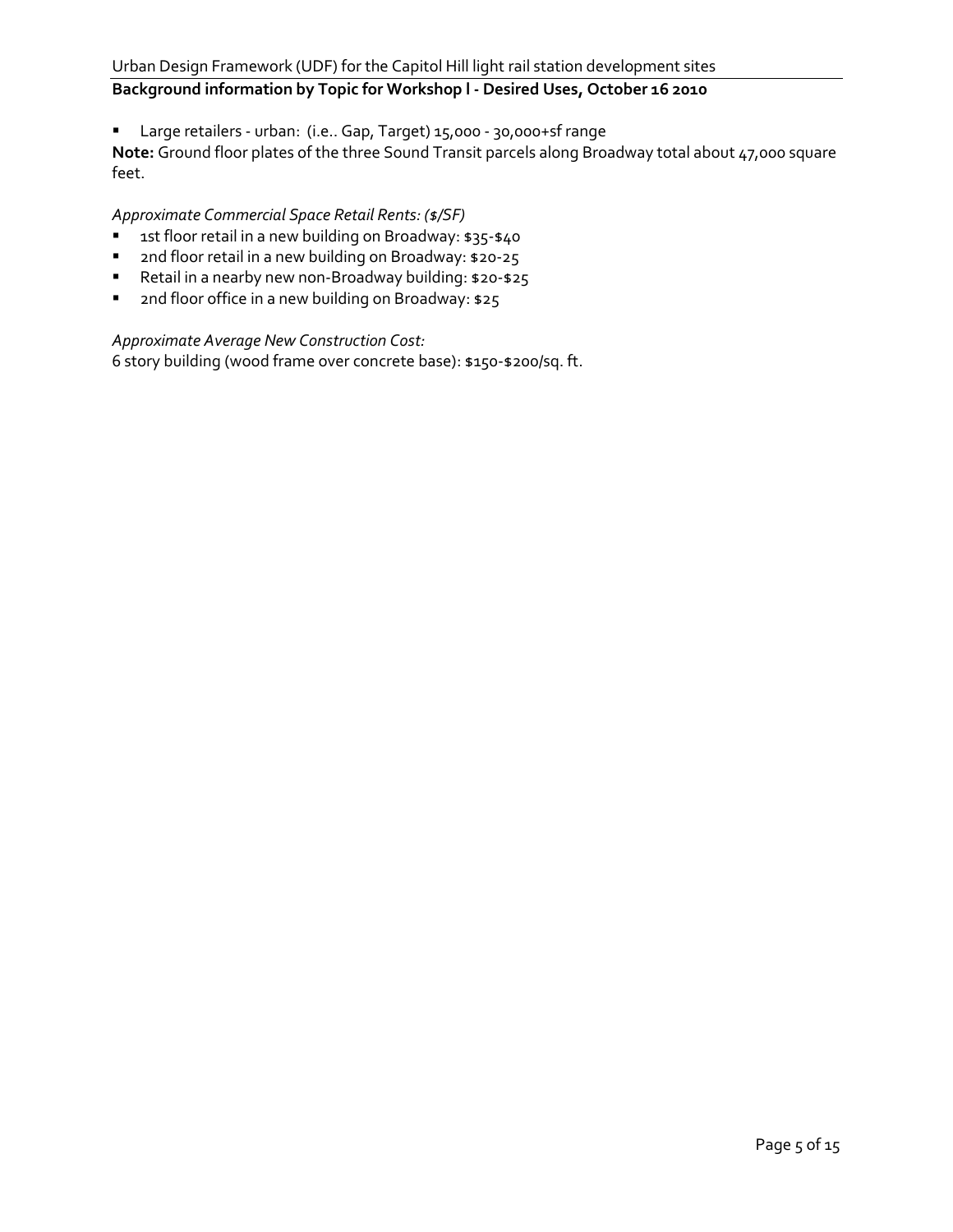# **Housing – How Much / What Kind / Where?**

*Questions to be addressed at the workshop:*

- About how much of the housing in the redevelopment should be affordable housing?
- What type of affordable housing should be the primary target Moderate Income, low income, very low income, special needs, senior?

#### **Background**

Increasing residential density is a major goal of transit-oriented development because of its potential to increase transit ridership. Existing zoning on the five sites may result in 300 or more new residential units.

#### *Sound Transit Baseline Report (2008)*

Affordable housing is market-driven and will be an issue that the community will pursue. Affordable housing can be built on land acquired at fair market value. What constitutes a significant goal also needs to be defined.

#### *Champion Recommendations Report (2010)*

Encourage creative partnerships between affordable housing developers and market rate developers to create a mixed-income project.

#### *Responses and Current Assumptions*

Sound Transit and the City of Seattle Office of Housing continue to explore affordable housing options and will coordinate with development professionals in the community and private and non-profit housing development entities.

#### **Previous Work by Stakeholders**

#### *The BEVAA observed and recommended (2006):*

- A housing supply that enables a broad spectrum of people with various occupations and income levels will support the vision for Broadway's best future, will help protect the artistic, cultural and lifestyle assets of the neighborhood, and will make it a more economically successful district.
- **Work with the City, Chamber and non-profit housing developers to:** 
	- o Set a significant goal for affordable housing
	- o Identify effective land disposition and development strategies along with financing tools to implement the goal
	- o Consider SCCC's interest in additional housing for its international students.

#### *Sound Transit Community Forum (2009):*

 A broad balance of housing is needed on Capitol Hill, and a mix of both affordable and market rate housing would bring balance.

#### *Champion Report (2010):*

 In an effort to bring investment to the community while mitigating displacement, incorporate affordable housing and affordable local business space.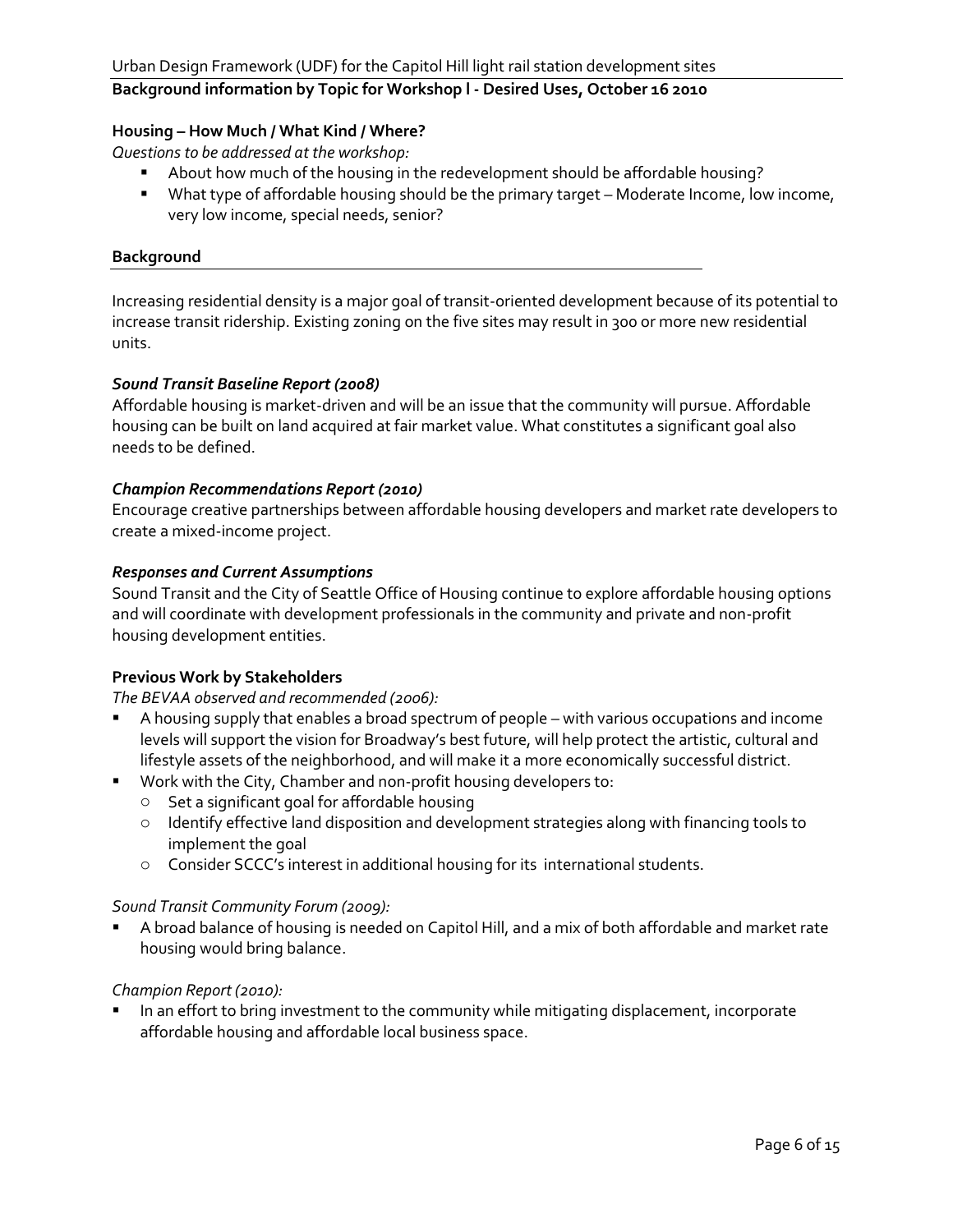# Urban Design Framework (UDF) for the Capitol Hill light rail station development sites

# **Background information by Topic for Workshop l - Desired Uses, October 16 2010**

#### *Sound Transit's Draft Housing Market Study (May 2000):*

 Assuming no new unknown projects are completed, it is anticipated that by 2015 demand for new market rate apartment units located on Capitol Hill will exist to support a new project. In addition, demand for income restricted apartments, both family and senior units, will exist in 2015. Feasibility analysis, based on project specific conceptual design work, is the subject of additional study.

#### **Relevant Data / Information**

*Affordable Housing Classifications (AMI - Area Median Income)* Very Low Income: Affordable to those earning 30% AMI and below. Low Income: Affordable to those earning 30%-60% AMI Moderate Income: Affordable to persons earning 60%-80% AMI

### *Sound Transit Online Housing Survey Results:*

Definition of "affordable"

- 33% said it is for the average full-time worker.
- 20% said it is for people at 80% AMI or below.

Desired proportion of affordable housing on Broadway

- 64% said 50% or less of all units should be affordable
- 31% said 50% or more of all units should be affordable

#### *Identified need in neighborhood*

Unmet demand exists for 8,263 units affordable to households earning 60% AMI in the Capitol Hill. This unmet demand is expected to increase by 1,719 units to 9,982 units when light rail opens.

#### *Funding Resources for Affordable Housing*

Seattle Housing Levy: 60% of funding is dedicated for people making 0-30% AMI 30% of funding is dedicated for people making up to 60% AMI 10% of funding can be used for people making up to 80% AMI HUD HOME funds are dedicated to low-income families & individuals Low Income Housing Tax Credits (WSHFC) No funding for State Housing Trust Fund

#### *Development Capacity for Housing*

Under base zoning, the four sites could accommodate in the range of 250 - 500 total housing units if most upper floors were housing.

# *Approximate Average New Construction Cost:*

6 story building (wood frame over concrete base) \$150-\$200/sq. ft.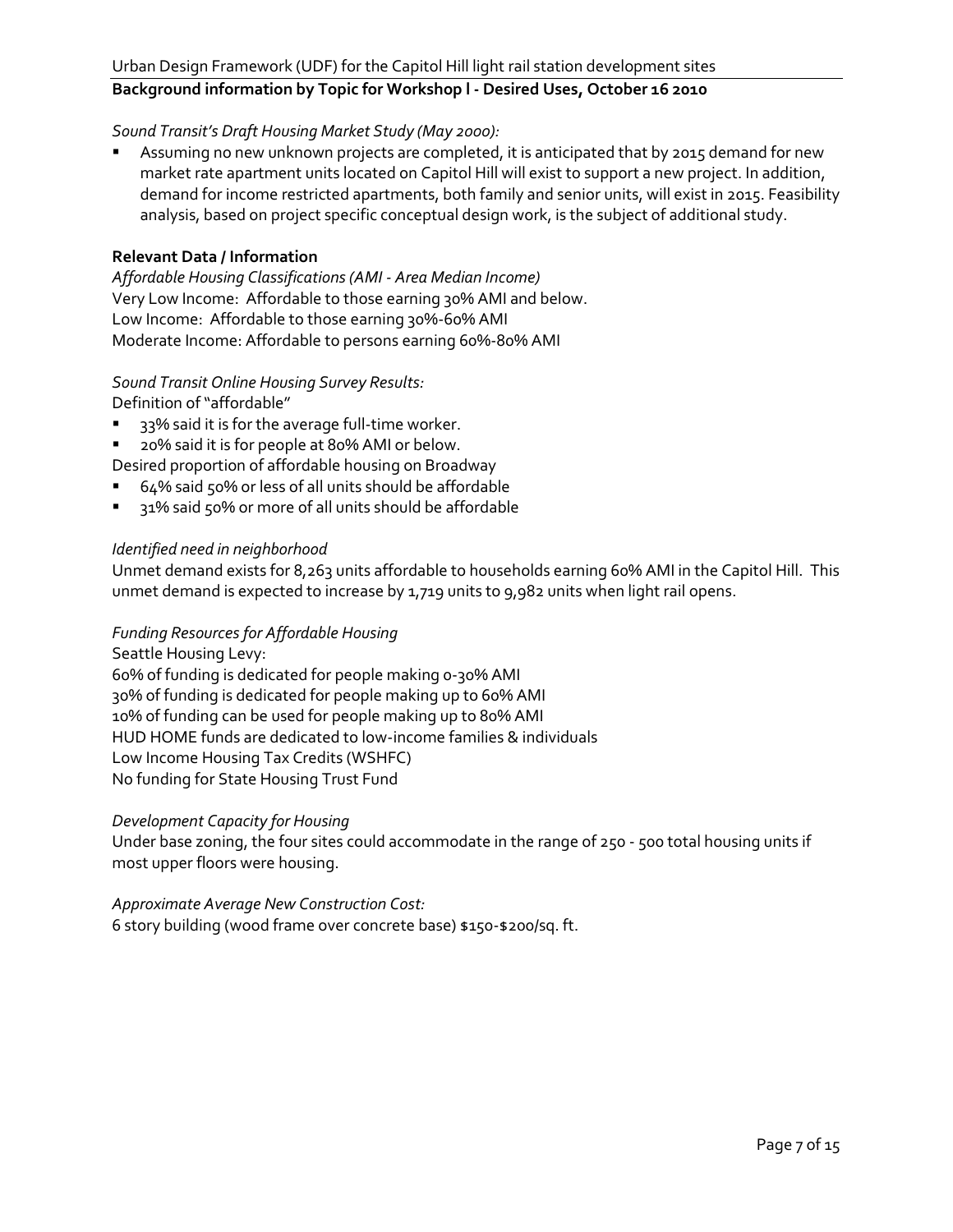#### **Community Facilities & Services**

*Questions to be addressed at the workshop:*

- Should the community center be co-located with other community elements such as artist's spaces, live/work spaces, etc.
- **Should the community center have adjacencies, and/or an ownership connection with the** affordable housing?
- What uses adjacent to the station plaza (Nagle Place Extension) are best suited to activate the plaza?

#### **Background**

#### *Sound Transit Baseline Report (2008)*

Sound Transit will award development agreements for the Capitol Hill sites consistent with its real property disposition policies, procedures, and guidelines.

#### *Champion - Recommendations Report (2010)*

The spatial needs of Capitol Hill's many non-profit, LGBT, cultural, and community organizations are underserved; provide multi-use space for pre-selected organizations in the new development. Provide a permanent home for the Farmer's Market.

#### *Creative Crossroads*

Creative Crossroads is currently identifying a vision and strategy for creating a community cultural space in the Broadway Station Area. The group will develop recommendations on the size, uses and siting of the space as well as next steps for creating the management capacity, funding and development incentives needed to realize this vision. Findings of the Creative Crossroads group will fit into the urban design framework.

#### *Responses and Current Assumptions*

Sound Transit is proposing a station plaza between sites A and B that will house the Broadway Farmer's Market one to two days a week.

#### **Previous Work by Stakeholders**

*City of Seattle Concept-Level Station-Area Planning Recommendations Human Services section (2000):*

- Support human services in the station area that can benefit from easy access to buses and light rail, and will serve Capitol Hill residents and others in nearby communities.
- **Explore options for new childcare facilities and other appropriate services as needed by the** community.
- Work with Sound Transit and property owners to provide space affordable to organizations providing human services locally.

#### *The Cultural Overlay District Advisory Committee (CODAC) Report, Appendix J:*

- The analysis showed that the cost of increasing the height from 65 to 75 feet did not make up for the cost of providing below-market rent for arts organizations. This was the case whether the additional floor was used for office or for housing. The main reason was the construction type required by Building Code;
- However, the analysis did not look at the possibility of providing additional height as an incentive in zones with a 40 foot height limit. It is likely that in such areas the incentive would be successful,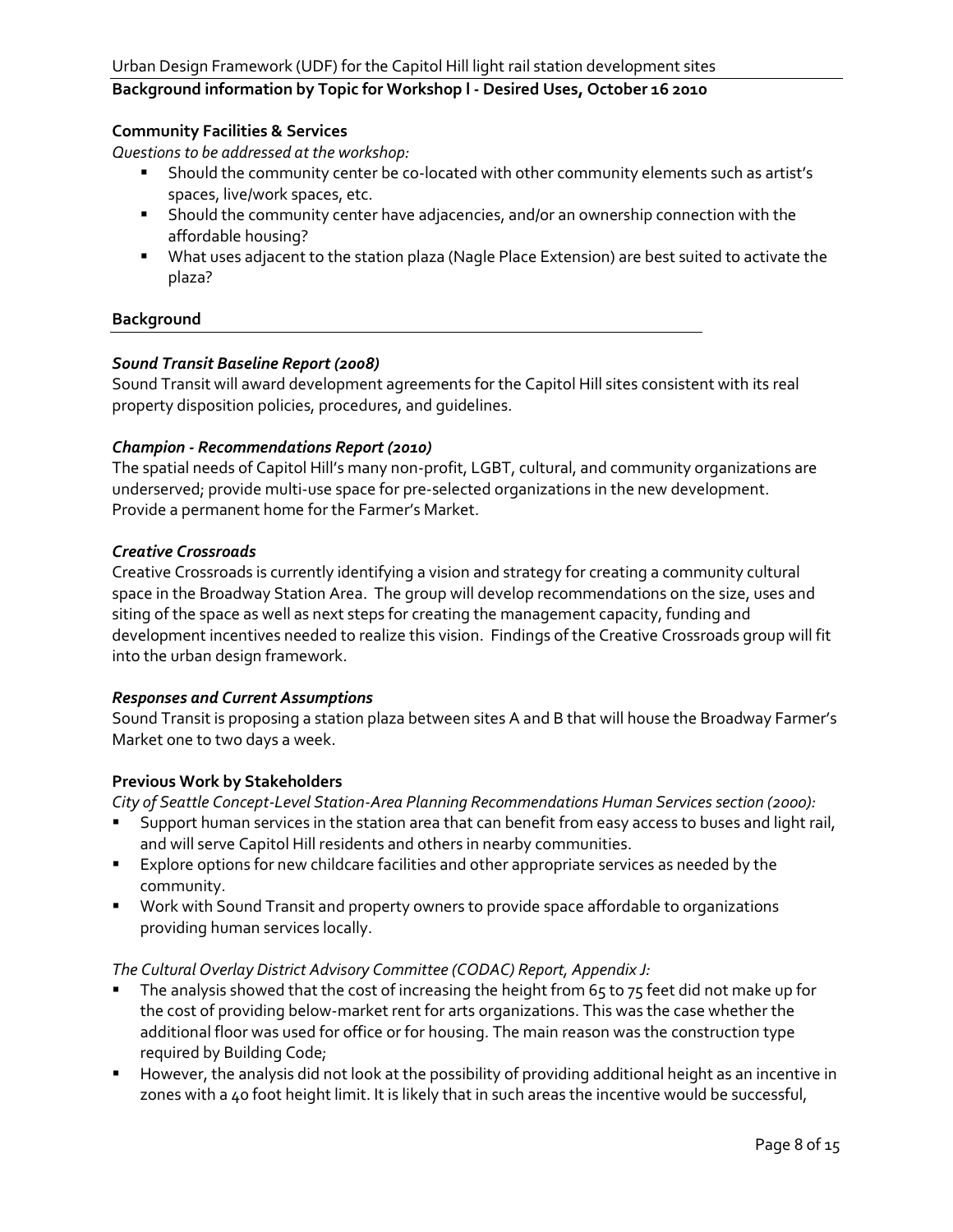because the building would use standard wood frame construction even with the additional height. This option merits further analysis.

*Champion Report (2010):*

**Provide a permanent home for the Farmers Market. Incorporate the ability to host a variety of** activities such as street vendors, artists, festivals and block parties.

#### **Relevant Data / Information**

*Example of meeting room sizes - Miller Community Center* Multipurpose room: 52x41, 2,132 Sq. ft., accommodates 150 people, rents at \$50/hr Small meeting room: 16x14, 224 sq. ft., accommodates 15 people, rents at \$30/hr Gym: 97x68, 6.596 sq. ft., rents at \$40/hr Small gym: 76x39, 2,964 sq. ft., rents at \$40/hr

*Community Center Seattle Example - Youngstown Cultural Arts Center* Project description: Mixed-Use programming, gathering and educational space; artist live-work units. Cost: \$12M plus tax credits Size: Three stories; 25,000sf Notes: renovation, not new construction

*Community Center Non-Seattle Example - Center on Halstead, Chicago* Project Description: LGBT non-profit. Services and community space. Size: Three stories; 55,000sf Notes: Renovation, Anchor Tenant rents first floor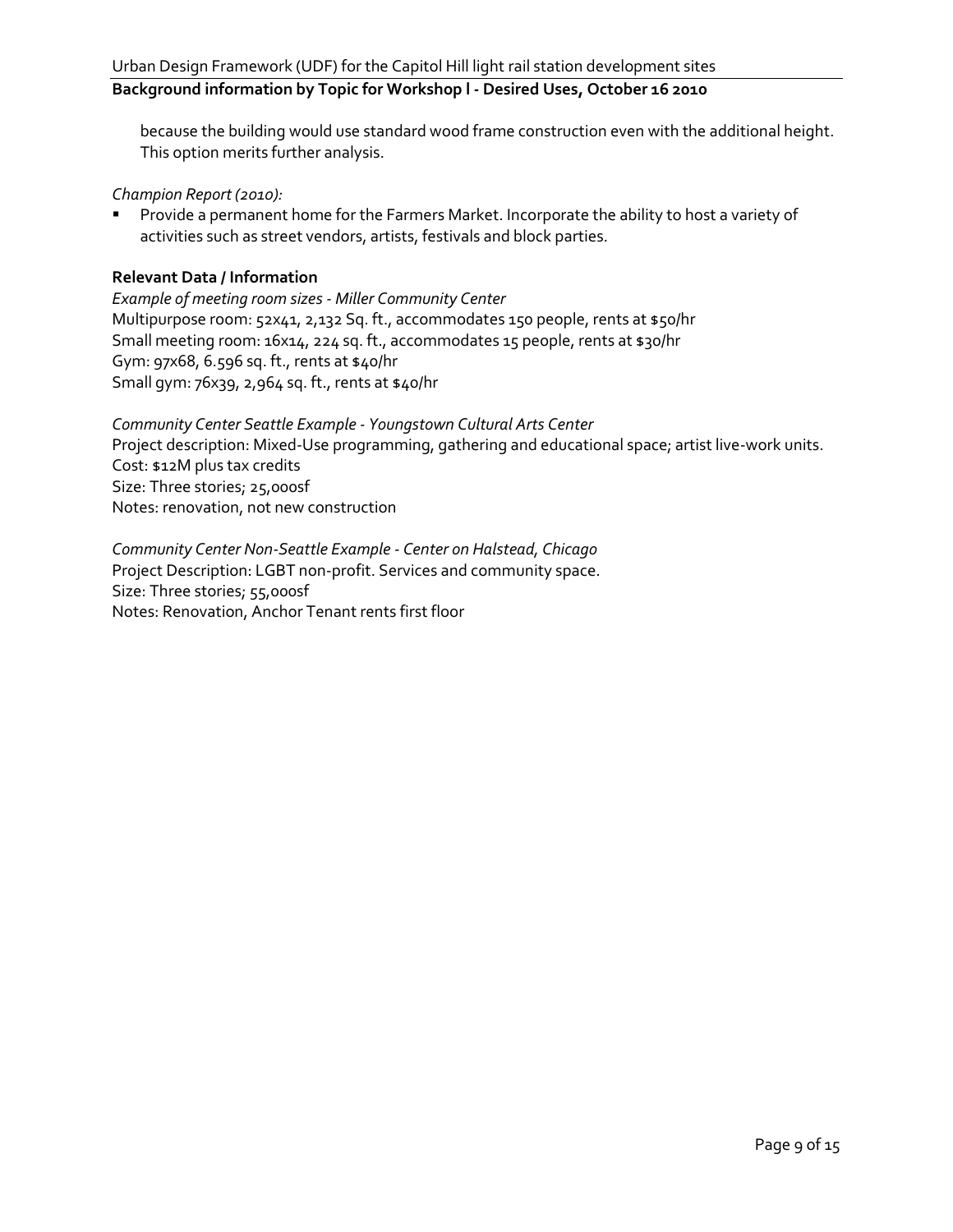#### **Parking – Bikes and Cars**

*Questions to be addressed at the workshop:*

- Should there be a central bicycle parking facility? If so where? What types of bicycle users should it accommodate? i.e. commuters, residents etc.
- About how much auto parking should be provided in the development and how should it be allocated?
- How can auto parking provided in the building be decoupled from residential and commercial units?
- **Should there be an auto parking maximum?**

#### **Background**

TOD best practices suggest that the availability of free or low-cost parking is a major deterrent to transit ridership, and antithetical to transit-oriented land uses. No commuter parking (park-and-ride) is provided by Sound Transit at its stations in the City of Seattle per existing code. Sound Transit will provide bicycle racks and lockers at the West Entrance, however, it is anticipated that additional bicycle parking will be needed to respond to growing demand.

#### *Sound Transit Baseline Report (2008)*

Sound Transit involvement in the development of public parking (as part of a TOD project) is inconsistent with its transit mission and is not financially feasible. However, the TOD sites will include tenant parking and developer incentives to car parking.

#### *Champion Recommendations Report (2010)*

Encourage developers to propose a very low parking ratio and explore opportunities to share parking between the ST parcels and between uses. Where feasible, aggregate parking for multiple buildings in a shared location. Explore setting an appropriate maximum ratio or number of parking spaces for the sites.

#### *Responses and Current Assumptions*

Recent Sound Transit site plans show potential access to below grade parking via John St., and possible below grade parking under site A and possibly site B. Commercial lenders often require parking be included in conventional financing structures.

#### **Previous Work by Stakeholders**

*City of Seattle Concept-Level Station-Area Planning (2000):*

- Establish policies that prioritize parking for residents and retail and discourage commuter parking, allow shared parking among developments, separate parking costs from building rent costs, and implement transportation demand management.
- **Supply bike parking at station entrances to accommodate passenger demand and increase transit** ridership. Mark bike routes and improve the condition of existing facilities to increase access to the station.
- **Support the existing car sharing program and encourage greater participation.**

#### *The BEVAA observed and recommended (2006):*

- Parking is a critical need and opportunity.
- **Incorporate parking for the business district in the redevelopment.**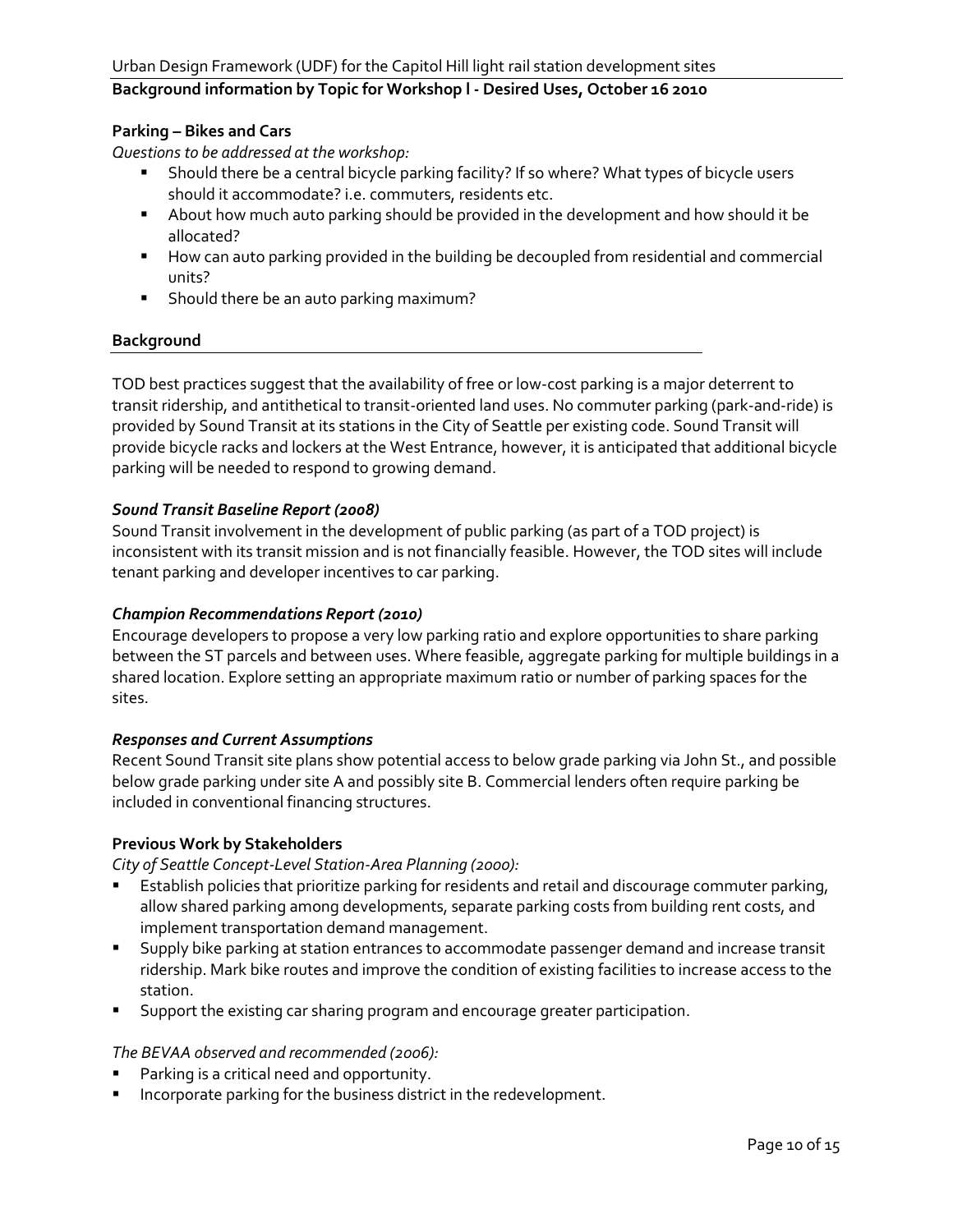#### Urban Design Framework (UDF) for the Capitol Hill light rail station development sites

# **Background information by Topic for Workshop l - Desired Uses, October 16 2010**

- Provide a permanent, predictable, affordable parking supply.
- Use the less desirable areas of the site (especially below-grade) for parking.

#### *Sound Transit Community Forum Process (2009):*

- **Sound Transit intends to limit total parking inventory at its sites to develop limited underground** parking for site tenants and retail.
- **Sound Transit will encourage/require developers to provide alternatives to reduce car parking.**
- **The exact amount and configuration of parking will ultimately be determined through the** developer proposal and design process.

#### *Champion Report (2010):*

- Encourage creative approaches to minimize demand for automobile parking on the sites. Sound Transit has identified many of these strategies, among others, in the Capitol Hill Station TOD Baseline Report.
- **Explore creative options to expand bicycle storage and increase bicycle access including: high**density bicycle stacking; replacing some street parking with their new on-street bike parking; ground floor area for a Bike Station; hourly bike rental system for Capitol Hill etc.

#### **Relevant Data / Information**

*Underground Parking Construction Costs:* \$25,000 - \$30,000 / space

#### *Recent Broadway Developments Vehicle Parking Ratios:*

- **The Broadway Building:** 
	- 110 residential parking stalls for 118 units = .93 stalls / unit
	- 21 commercial stalls for  $13,440$ sf retail = .64 stalls  $/1,000$  sf retail
- **Brix Building:** 
	- 150 total parking stalls for 141 residential units and 7,765sf retail.
- **Joule Building: 357 parking stalls for:** 292 parking stalls for 295 residential units = .99 stalls / unit 65 commercial stalls for 30,000sf retail = 2.2 stalls / 1,000 sf retail

#### *Bicycle Parking Facility Options:*

- **SDOT Ongoing Bicycle Station Work:** 
	- Westlake Hub 2011 implementation. 50 bike secure parking. 2011 planning and design of bicycle facilities at King Street / ID Station, Capitol Hill LR Station, and Husky Stadium Station.
- **Private In-Building Bicycle Stations**
- **Covered / Secure Outdoor Bicycle Parking**

#### *Secure Bike Parking Examples:*

Bikestation (Washington DC)

1,600sf with 130 indoor and 20 outdoor bike spots

Retail store and repair shop, changing rooms, lockers, and bike rental

Key card access for members

Bike Arc - Modular Secure Bicycle Parking Structure Adaptable from 16 to 60+ bikes per unit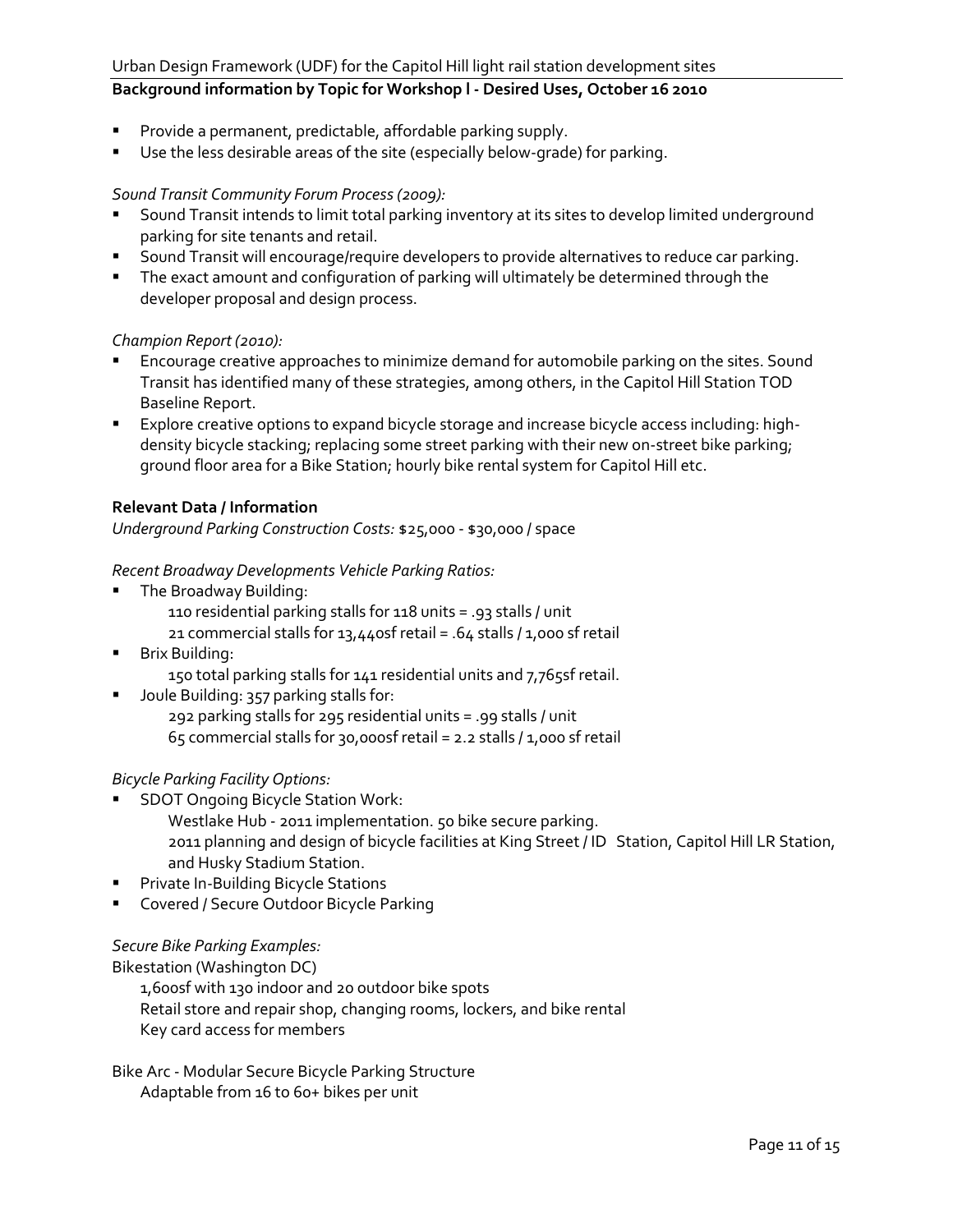Maximum width is 14' with standard length per unit

Mobis Secure - Secure Bike Module - Covina, Ca 10' x 25' = 250sf. Holds 36 bikes per module. \$8/month pay to park.

The Dero - uncovered on street bike parking rack  $-18'$  x  $5.5'$  = 100sf. Holds 14 bikes.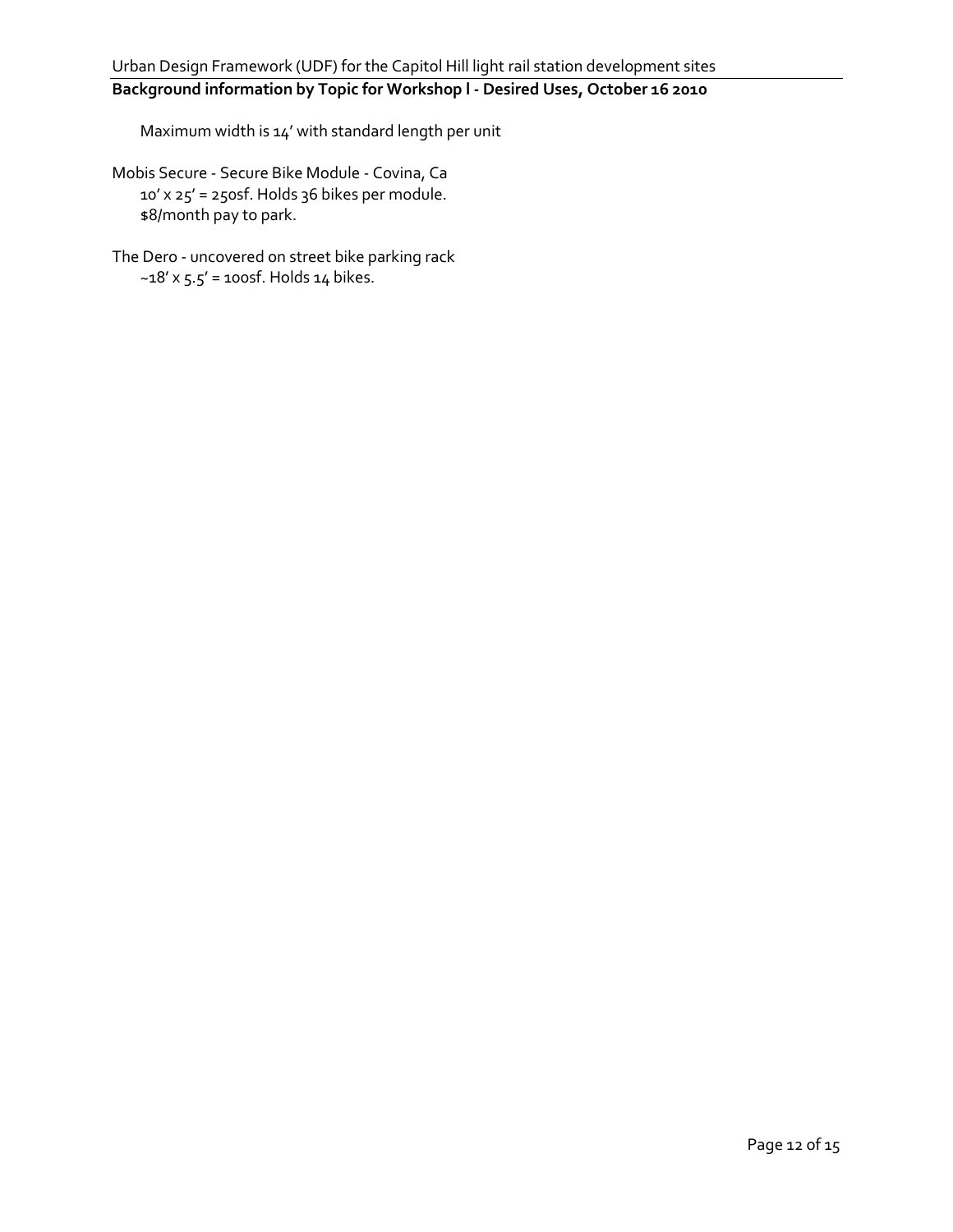#### **Master Planned or Individual Sites**

*Questions to be addressed at the workshop:*

To what extent do you envision the redevelopment around the station area as:

- A single, master planned development with extensive integration of uses and design across the 4 infill sites?; or
- A cluster of separate infill projects within a general framework?

#### **Background**

#### *Sound Transit Baseline Report (2008)*

Sound Transit confirmed that the 4 (or possibly 5) separate TOD sites work well with proposed RFQ/RFP approach, construction phasing and likely development specializations.

#### *Champion - Recommendations Report (2010)*

Sound Transit's centrally located parcel assemblage for Transit Oriented Development (TOD) adjacent to the Broadway Station presents a unique opportunity of progress for the Capitol Hill community. Development needs to respond to neighborhood priorities and set a precedent in high-quality architecture and urban design on Capitol Hill.

#### *Responses and Current Assumptions*

The top of the station box will be a separate tract and remain in Sound Transit ownership. Sound Transit is working with the City Attorney's Office to explore possibilities to bind site, use, and design concepts for a coordinated development.

#### **Relevant Data / Information**

Sound Transit's five parcels total 70,000 square feet of commercial real estate, excluding the top of the station box. While Sound Transit will issue individual Request for Qualifications and Requests for Proposals for these sites, Sound Transit believes the interrelationships of the sites to the neighborhood would be well-served by over-arching land use approval.

Several land use regulatory models exist for coordinated planned area developments including:

- **Property Use and Development Agreement (PUDA)**
- **Planned Community Developments (PCD) currently limited to sites in downtown, but potentially** applicable to the Capitol Hill station area.
- **Provisions in state law allowing a Development Agreement.**

Sound Transit is working with the City Attorney's Office to identify if there is an opportunity to create a land use process to bind site, use, and design concepts into an overall approval. Sound Transit advocates that this will ensure overall and individual parcel redevelopment as envisioned by the community, the City and Sound Transit, thereby providing regulatory predictability for future individual parcel approvals, Master Use Permits (MUPs), once property transactions occur.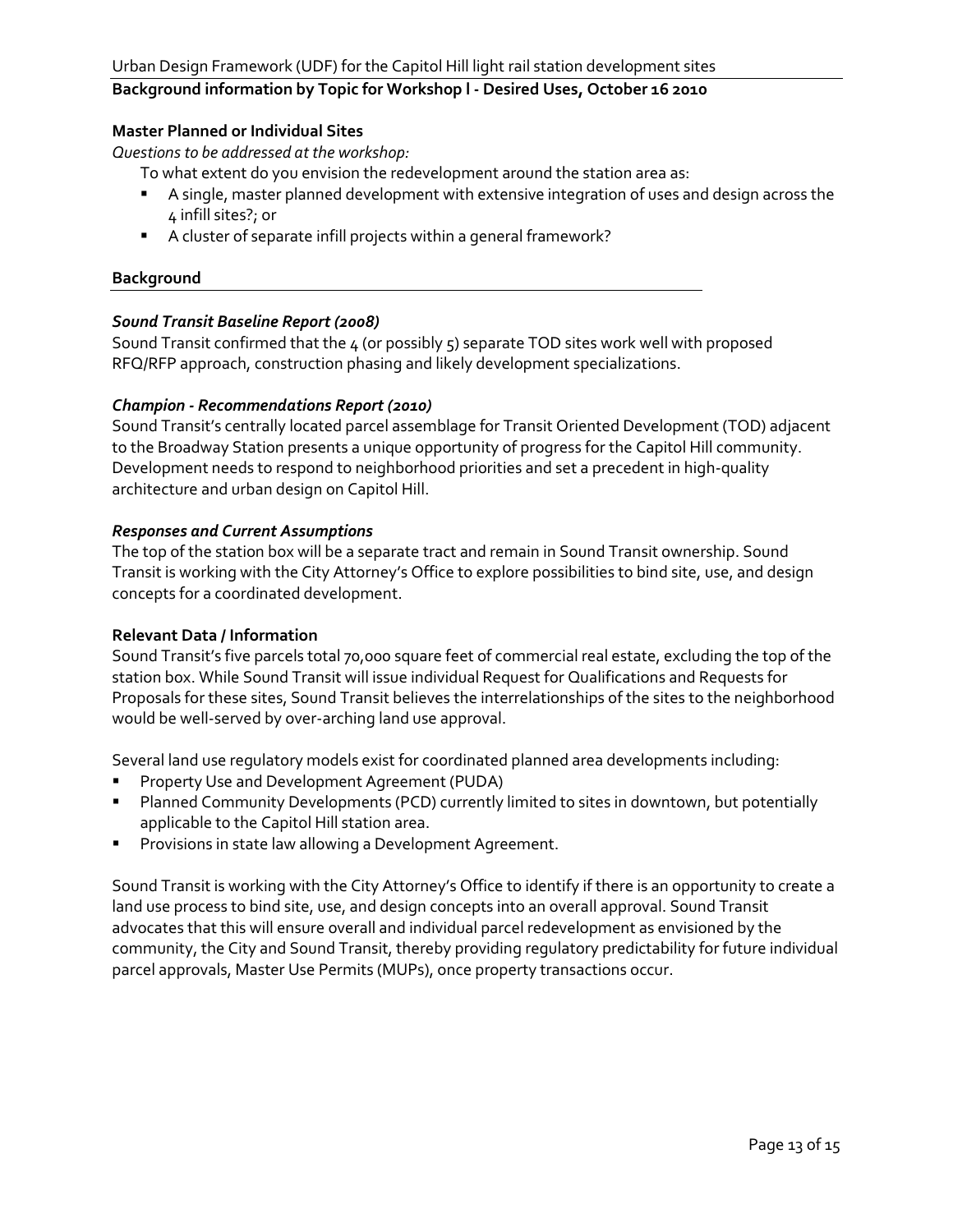#### **Modifying the Envelope**

*Questions to be addressed at the workshop:*

In general do you think that the City and Sound Transit should consider modifying zoning and development standards for the sites to help facilitate the preferred uses? For example:

- Should movement and shifting of the allowable height and density within the four sites be allowed to facilitate the preferred uses and design?
- **Should upzones of height or density be allowed on some portions of the sites if it can help** facilitate preferred uses and design?
- If increased height and density is considered what areas of the sites are best suited for such an increase?

#### **Background**

#### *Sound Transit Baseline Report (2008)*

Sound Transit's baseline report assumed the existing zoning would apply to the redevelopment sites.

#### *Champion - Recommendations Report (2010)*

Consider allowing additional height or Floor Area Ratio (FAR)… Note: additional building height and/or an increased floor-area ratio is not universally supported and should be explored further with the community.

#### **Relevant Data / Information**

#### *Planned Development Scenarios*

In coordinated planned development scenarios (see previous Master or Planned Individual Sits topic), unique or site specific modifications to the allowable height and density could be accomplished. Increased height and density could be linked to a specific preferred urban design outcome.

#### *Existing Incentive Zoning Structure*

Under the City's existing incentive zoning ordinance, upzones in station areas including Capitol Hill are subject to incentive zoning provisions. Where an option for increased height and density is made available, developers may choose to take advantage of the increased development capacity if they provide a certain percentage of the increase as affordable housing. Developers have the option of providing the affordable housing on site, in the neighborhood or to make an in-lieu payment.